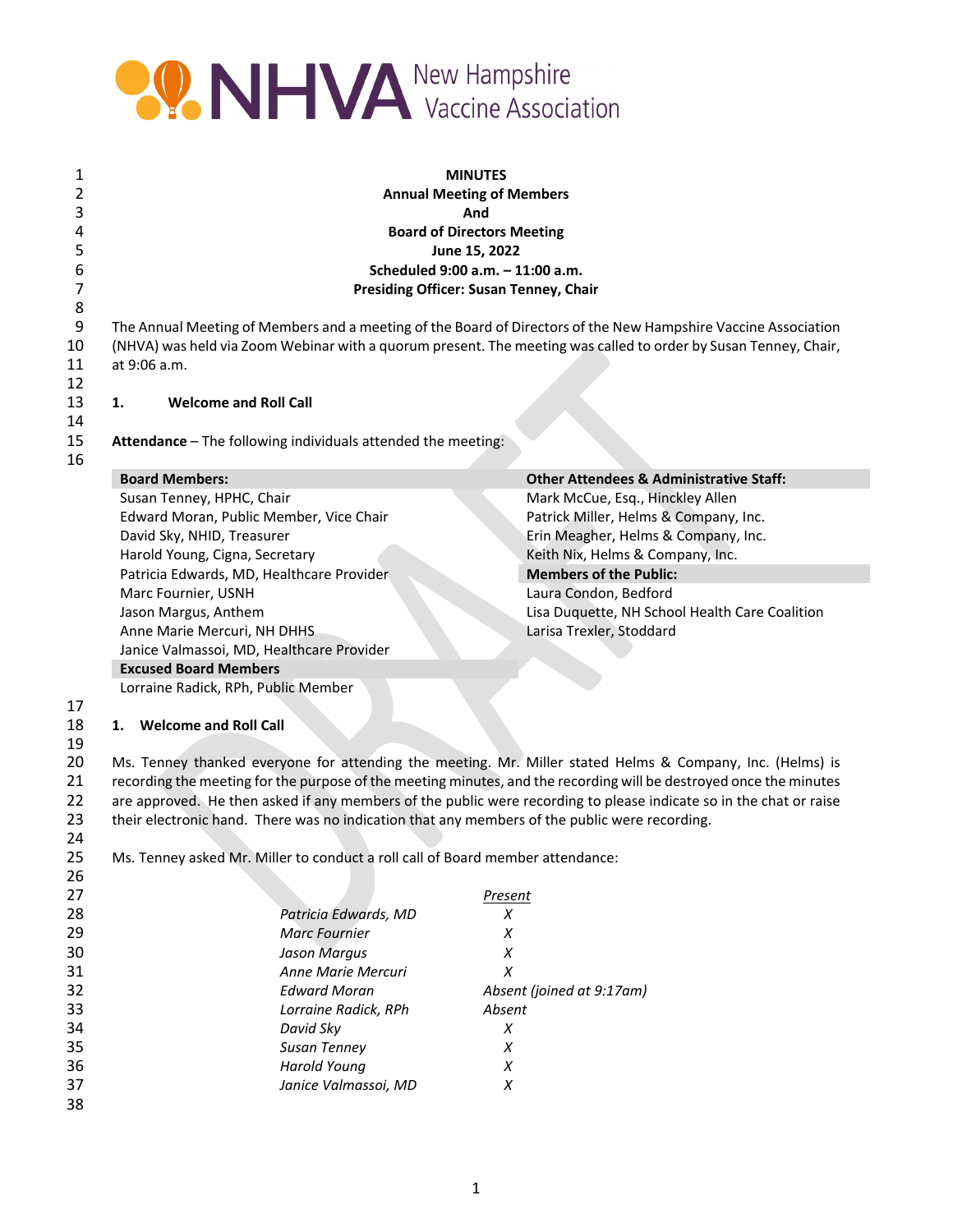

| 39<br>40<br>41                         | Ms. Tenney read two statements from the meeting packet: the "Statement of Board Chair Regarding Meetings by<br>Videoconference" and the "Board Chair Statement Regarding Public Commentary During Meetings."                                                                                                                                                                                                                                                                                                                                                                                                                                        |                                                                           |                      |                                                                                                                     |
|----------------------------------------|-----------------------------------------------------------------------------------------------------------------------------------------------------------------------------------------------------------------------------------------------------------------------------------------------------------------------------------------------------------------------------------------------------------------------------------------------------------------------------------------------------------------------------------------------------------------------------------------------------------------------------------------------------|---------------------------------------------------------------------------|----------------------|---------------------------------------------------------------------------------------------------------------------|
| 42<br>43                               |                                                                                                                                                                                                                                                                                                                                                                                                                                                                                                                                                                                                                                                     |                                                                           |                      |                                                                                                                     |
| 44<br>45<br>46<br>47<br>48<br>49<br>50 | Ms. Tenney directed the group to page four of the meeting packet to review the summary of proxies explaining the<br>top graph reflects the number of proxies that voted, the number that replied that they would abstain or are not<br>participating, and the number of proxies that there was no response from. Mr. Miller added that of the eight carriers<br>that did cast proxy votes, they represented 64% of the eligible votes or 308,383 lives which is reflected in the second<br>graph. The third graph shows that the split of votes was equal among Jason Margus, Susan Tenney, and Harold<br>Young, with each receiving 102,794 votes. |                                                                           |                      |                                                                                                                     |
| 51<br>52                               |                                                                                                                                                                                                                                                                                                                                                                                                                                                                                                                                                                                                                                                     |                                                                           |                      | With brief procedural guidance from Attorney McCue, Mr. Sky proceeded to cast the votes as directed by the proxies. |
| 53<br>54<br>55                         | Ms. Tenney then asked if there was any other business to discuss during the Meeting of the Members. Hearing<br>none, she asked for a motion.                                                                                                                                                                                                                                                                                                                                                                                                                                                                                                        |                                                                           |                      |                                                                                                                     |
| 56<br>57<br>58                         | On a motion by Mr. Young, seconded by Mr. Margus, by roll call it was<br><b>VOTE RECORDED:</b><br>To adjourn the Meeting of the Members at 9:11 a.m.<br><b>VOTED:</b>                                                                                                                                                                                                                                                                                                                                                                                                                                                                               |                                                                           |                      |                                                                                                                     |
| 59<br>60                               |                                                                                                                                                                                                                                                                                                                                                                                                                                                                                                                                                                                                                                                     | <b>Jason Margus</b>                                                       | <u>Yes</u><br>$\chi$ | No                                                                                                                  |
| 61<br>62<br>63                         |                                                                                                                                                                                                                                                                                                                                                                                                                                                                                                                                                                                                                                                     | Susan Tenney<br><b>Harold Young</b>                                       | $\chi$<br>X          |                                                                                                                     |
| 64<br>65                               | 3. Annual Meeting                                                                                                                                                                                                                                                                                                                                                                                                                                                                                                                                                                                                                                   |                                                                           |                      |                                                                                                                     |
| 66<br>67<br>68                         | Ms. Tenney reviewed the proposed Slate of Officers and Audit Committee Appointments for the upcoming period<br>of August 1, 2002, through July 31, 2023:                                                                                                                                                                                                                                                                                                                                                                                                                                                                                            |                                                                           |                      |                                                                                                                     |
| 69                                     |                                                                                                                                                                                                                                                                                                                                                                                                                                                                                                                                                                                                                                                     | <b>Board Officer Slate</b>                                                |                      |                                                                                                                     |
| 70                                     |                                                                                                                                                                                                                                                                                                                                                                                                                                                                                                                                                                                                                                                     | Susan Tenney, Board Chair                                                 |                      |                                                                                                                     |
| 71                                     |                                                                                                                                                                                                                                                                                                                                                                                                                                                                                                                                                                                                                                                     | Edward Moran, Vice Chair                                                  |                      |                                                                                                                     |
| 72                                     |                                                                                                                                                                                                                                                                                                                                                                                                                                                                                                                                                                                                                                                     | Jason Margus, Board Treasurer                                             |                      |                                                                                                                     |
| 73                                     |                                                                                                                                                                                                                                                                                                                                                                                                                                                                                                                                                                                                                                                     | Harold Young, Board Secretary                                             |                      |                                                                                                                     |
| 74                                     |                                                                                                                                                                                                                                                                                                                                                                                                                                                                                                                                                                                                                                                     |                                                                           |                      |                                                                                                                     |
| 75                                     |                                                                                                                                                                                                                                                                                                                                                                                                                                                                                                                                                                                                                                                     |                                                                           |                      |                                                                                                                     |
| 76                                     | <b>Audit Committee Appointment Slate</b>                                                                                                                                                                                                                                                                                                                                                                                                                                                                                                                                                                                                            |                                                                           |                      |                                                                                                                     |
| 77                                     | Jason Margus, Chair                                                                                                                                                                                                                                                                                                                                                                                                                                                                                                                                                                                                                                 |                                                                           |                      |                                                                                                                     |
| 78                                     | Susan Tenney, Vice-Chair<br>Anne Marie Mercuri                                                                                                                                                                                                                                                                                                                                                                                                                                                                                                                                                                                                      |                                                                           |                      |                                                                                                                     |
| 79                                     |                                                                                                                                                                                                                                                                                                                                                                                                                                                                                                                                                                                                                                                     |                                                                           |                      |                                                                                                                     |
| 80<br>81                               | Ms. Tenney asked if there was any discussion about the proposed Slate. Hearing none, she asked for a motion.                                                                                                                                                                                                                                                                                                                                                                                                                                                                                                                                        |                                                                           |                      |                                                                                                                     |
| 82                                     | <b>VOTE RECORDED:</b>                                                                                                                                                                                                                                                                                                                                                                                                                                                                                                                                                                                                                               | On a motion by Mr. Fournier, seconded by Dr. Edwards, by roll call it was |                      |                                                                                                                     |
| 83                                     | <b>VOTED:</b>                                                                                                                                                                                                                                                                                                                                                                                                                                                                                                                                                                                                                                       |                                                                           |                      | To accept the proposed Slate of Officers and Audit Committee Appointment Slate                                      |
| 84                                     |                                                                                                                                                                                                                                                                                                                                                                                                                                                                                                                                                                                                                                                     | as presented.                                                             |                      |                                                                                                                     |
| 85                                     |                                                                                                                                                                                                                                                                                                                                                                                                                                                                                                                                                                                                                                                     |                                                                           |                      |                                                                                                                     |
| 86                                     |                                                                                                                                                                                                                                                                                                                                                                                                                                                                                                                                                                                                                                                     |                                                                           | <u>Yes</u>           | <u>No</u>                                                                                                           |
| 87                                     |                                                                                                                                                                                                                                                                                                                                                                                                                                                                                                                                                                                                                                                     | Patricia Edwards, MD                                                      | X                    |                                                                                                                     |
| 88                                     |                                                                                                                                                                                                                                                                                                                                                                                                                                                                                                                                                                                                                                                     | Marc Fournier                                                             | X                    |                                                                                                                     |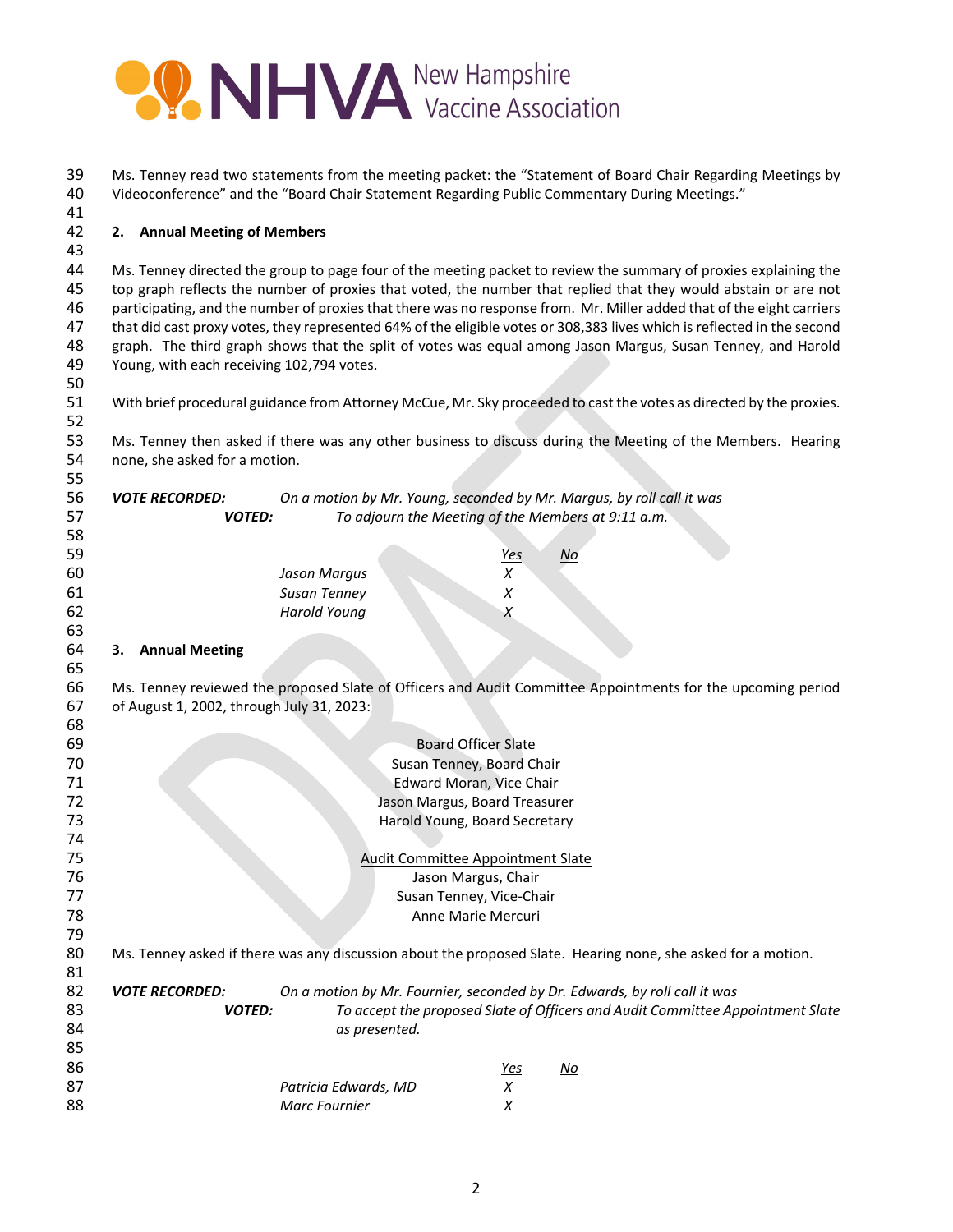

| 89 | Jason Margus         | Х |                  |
|----|----------------------|---|------------------|
| 90 | Anne Marie Mercuri   | Х |                  |
| 91 | <b>Edward Moran</b>  |   | No vote recorded |
| 92 | Lorraine Radick, RPh |   | Absent           |
| 93 | David Sky            | X |                  |
| 94 | <b>Susan Tenney</b>  | X |                  |
| 95 | Janice Valmassoi, MD | х |                  |
| 96 | Harold Young         |   |                  |
| 97 |                      |   |                  |

 Ms. Tenney asked if there were any questions regarding the Oath of Office, Conflict of Interest Statement, and Code of Ethics Annual Affirmation documents. Hearing none, Mr. Miller asked each Board Member to review the documents, sign/complete as appropriate and return them to Ms. Meagher for filing. Dr. Edwards asked if the documents could be sent to her separately from the meeting packet. Ms. Meagher stated she would send them out 102 to the full Board as separate documents.

## **4. Review and Acceptance of the March 23, 2022, Board Meeting Minutes**

 Ms. Tenney asked if there were any comments or corrections related to the March 23, 2022, meeting minutes. Hearing none, Ms. Tenney asked for a motion.

| 109 | <b>VOTE RECORDED:</b> | On a motion by Dr. Valmassoi, seconded by Mr. Fournier, by roll call it was |            |                                                                   |
|-----|-----------------------|-----------------------------------------------------------------------------|------------|-------------------------------------------------------------------|
| 110 | <b>VOTED:</b>         |                                                                             |            | To accept the March 23, 2022, Board meeting minutes as presented. |
| 111 |                       |                                                                             |            |                                                                   |
| 112 |                       |                                                                             | <u>Yes</u> | <u>No</u>                                                         |
| 113 |                       | Patricia Edwards, MD                                                        | X          |                                                                   |
| 114 |                       | Marc Fournier                                                               |            |                                                                   |
| 115 |                       | <b>Jason Margus</b>                                                         |            |                                                                   |
| 116 |                       | Anne Marie Mercuri                                                          |            |                                                                   |
| 117 |                       | <b>Edward Moran</b>                                                         |            | No vote recorded                                                  |
| 118 |                       | Lorraine Radick, RPh                                                        |            | Absent                                                            |
| 119 |                       | David Sky                                                                   |            | Abstain                                                           |
| 120 |                       | <b>Susan Tenney</b>                                                         | X          |                                                                   |
| 121 |                       | Janice Valmassoi, MD                                                        |            | Abstain                                                           |
| 122 |                       | <b>Harold Young</b>                                                         |            | Abstain                                                           |
| 123 |                       |                                                                             |            |                                                                   |

## **5. Executive Directors Report**

 Ms. Tenney invited Mr. Miller to provide his Executive Director report. Mr. Miller directed the group to the memorandum on page 15 of the meeting packet which provides background on the payment due from NHVA to NH Department of Health and Human Services (NH DHHS) this June. Last September the Board voted to approve the estimated payment of \$16,625,254. The Board is being asked by NH DHHS to increase the payment by \$1,152,119 to \$17,777,373. Mr. Miller and Ms. Mercuri reviewed the history of the determination of the estimate and the factors that fed into it including the CDC credit, which was not known at the time, the actual expenditure for the current fiscal year through May 2022, and expenditures from SFY2021 that were invoiced in SFY2022. The actual expenditures through May 30, 2022 (\$15,696.891) are consistent with past expenditures which have fluctuated between \$15M and \$15.7M in the prior four years. The additional funds(\$1,152,119) can be absorbed given NHVA's existing cash reserves and will not require a separate, mid‐year assessment.

 Mr. Fournier asked if the fluctuation that is seen is due to utilization and the cost of the vaccines. Ms. Mercuri advised yes, this is the Vaccine Association's share of the vaccines costs and reflects the fluctuation in the providers'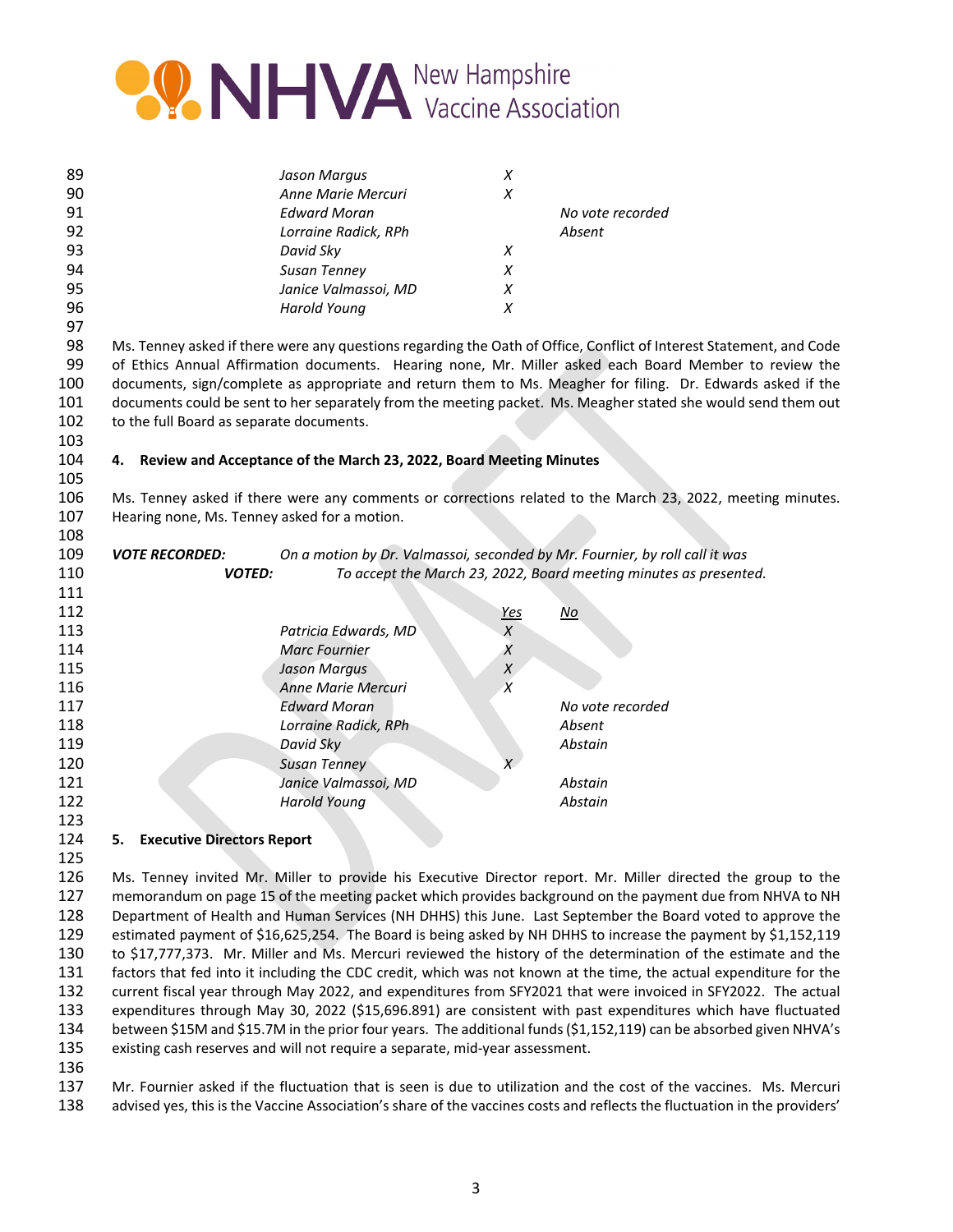

139 orders from year to year. She stated that physicians continue to get children up to date on routine vaccinations from 140 the impact of the pandemic, there have been increases in costs for some vaccines, and there has been an uptake of more expensive, combination vaccines.

Hearing no additional questions, Ms. Tenney asked for a motion.

| To approve the amount of \$17,777,373 as payment to the NH Department of                                             |
|----------------------------------------------------------------------------------------------------------------------|
|                                                                                                                      |
|                                                                                                                      |
|                                                                                                                      |
|                                                                                                                      |
|                                                                                                                      |
|                                                                                                                      |
|                                                                                                                      |
|                                                                                                                      |
|                                                                                                                      |
|                                                                                                                      |
|                                                                                                                      |
|                                                                                                                      |
|                                                                                                                      |
|                                                                                                                      |
| Ms. Tenney next reviewed the FY2023 Expense Budget. She clarified with Mr. Miller that the title of the document     |
| on page 17 of the packet should be corrected to reflect FY2023 versus FY2022. Ms. Tenney briefly reviewed the        |
| budget items and advised the Board that the Audit Committee had reviewed it in detail and had voted to recommend     |
| it the full Board. Mr. Fournier asked about the meeting expenses and if they were in anticipation of moving the      |
| meeting back to in-person. Mr. Miller confirmed that is the optimistic intention. Mr. Miller went on to explain that |
|                                                                                                                      |
|                                                                                                                      |
|                                                                                                                      |
|                                                                                                                      |
|                                                                                                                      |
| To approve the FY2023 Expense Budget as published with the one change to                                             |
|                                                                                                                      |
|                                                                                                                      |
|                                                                                                                      |
|                                                                                                                      |
|                                                                                                                      |
|                                                                                                                      |
|                                                                                                                      |
|                                                                                                                      |
|                                                                                                                      |
|                                                                                                                      |
|                                                                                                                      |
|                                                                                                                      |
|                                                                                                                      |
|                                                                                                                      |
|                                                                                                                      |
| Mr. Miller next referred to the annual auditor engagement letter from Carew & Wells, PLLC. Mr. Miller explained      |
|                                                                                                                      |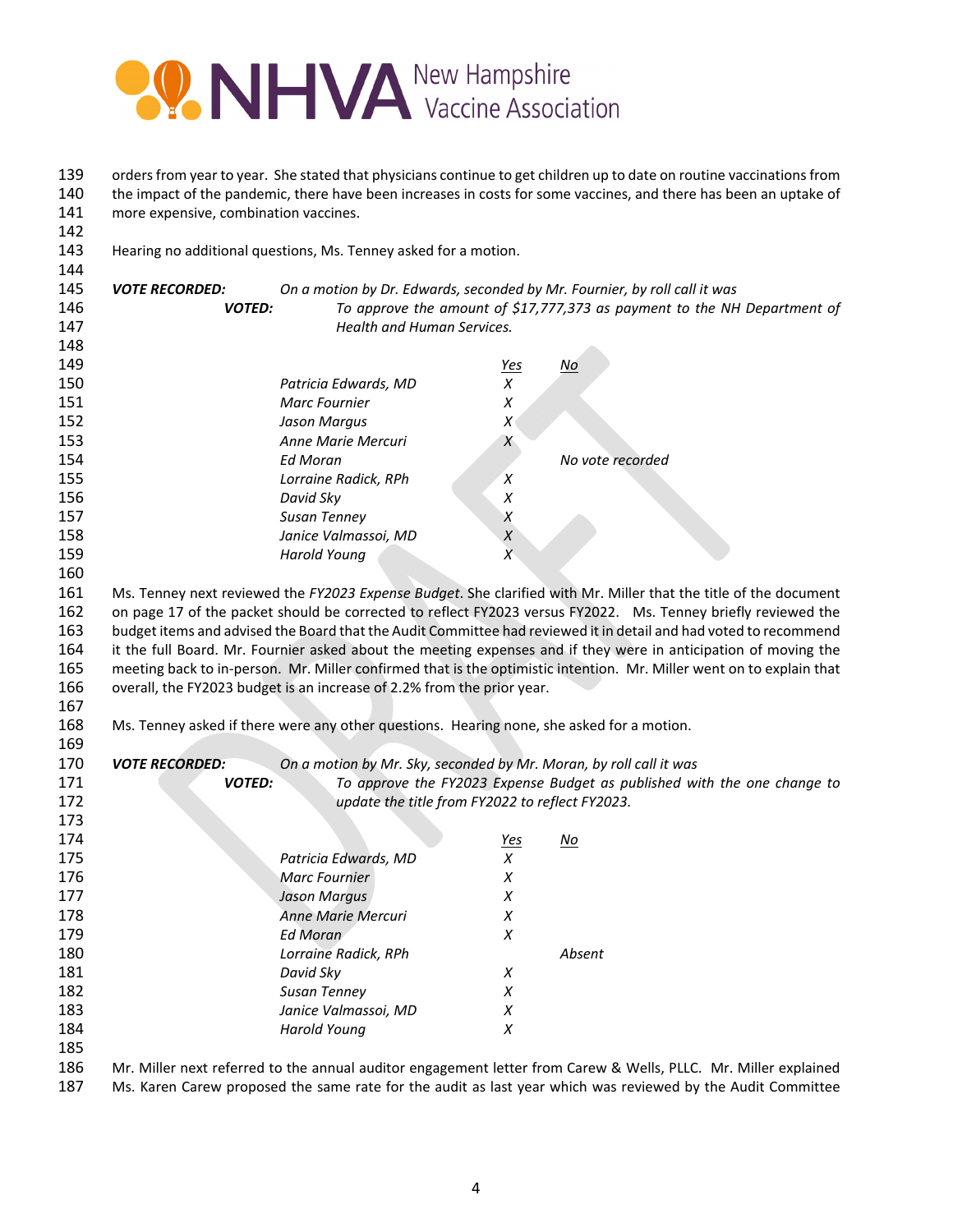

 when drafting the budget. The date for the audit's onsite component at Helms is set for the second week in July 2022. Mr. Miller stated a vote from the Board is necessary to formally engage the auditor.

 *VOTE RECORDED: On a motion by Mr. Sky, seconded by Mr. Moran, by roll call it was VOTED: To approve the proposal from Carew & Wells to complete the FY2022 audit. Yes No Patricia Edwards, MD X Marc Fournier X Jason Margus X Anne Marie Mercuri X Ed Moran X Lorraine Radick, RPh Absent David Sky X Susan Tenney X Janice Valmassoi, MD X Harold Young X* 

Mr. Miller advised he would provide Mr. Sky with the audit letter for electronic signature.

 Mr. Miller turned next to the unaudited financials. He indicated that the revenues are static, and expenses are 209 running under budget overall. There is an increase in revenue in the most recent collection period due to the assessment rate increase that took place January 1, 2022. While lives have dropped a small degree, total revenues have increased slightly. The TRICARE settlement dollars dropped in the most recent quarter as the final installment was received and the full settlement amount has now been recouped. We did receive an overpayment from one TRICARE carrier and are working to refund those dollars.

 Reviewing the *Statement of Financial Position*, Mr. Miller highlighted a few itemsincluding the organizations \$28.2M 216 in assets prior to today's NH DHHS payment of \$17.7M. He discussed the fluctuation in the amount of the short- term investments. The Bank of NH continues to work to find CDs that pay more than 60 basis points in order to meet the needs of NHVA. The bulk of the NHVA's funds remain in the ICS account which is currently paying at only 30 basis points.

 Mr. Miller reviewed the expenses on the *Statement of Changes in Net Assessments,* stating that the NHVA is \$11.5K ahead of budget mostly due to legal fees not being spent. He stated that overall, the NHVA finances remain are in good shape as we close the fiscal year. Covered lives for the last quarter were down slightly as has been the trend. Last fall the target set for budgeting purposes was 161,667 average monthly lives which was considered somewhat aggressive but attainable. This past quarter the difference between the estimate reflects 1,594 less, or 160,073 average monthly lives, however, because the rate was increased from \$6.25 in calendar year 2021 to \$6.85 for calendar year 2022, revenue has increased.

229 Over the course of the summer as the rate setting process begins, the trend in the drop in covered lives and the completion of the TRICARE settlement will both be taken into consideration. As stated in September 2021, the TRICARE settlement has impacted receipts positively with about \$500K being received yearly under the settlement arrangement for the past several years. These funds will no longer be received.

 Mr. Miller reviewed the latest unemployment rates and Medicaid enrollment trends. With unemployment decreasing and the possibility of the national public health emergency (PHE) ending, it is realistic to assume that additional lives may be picked up in 2022/2023 as people are covered under employer‐sponsored plans or Exchange products. This will be discussed again during the rate setting process.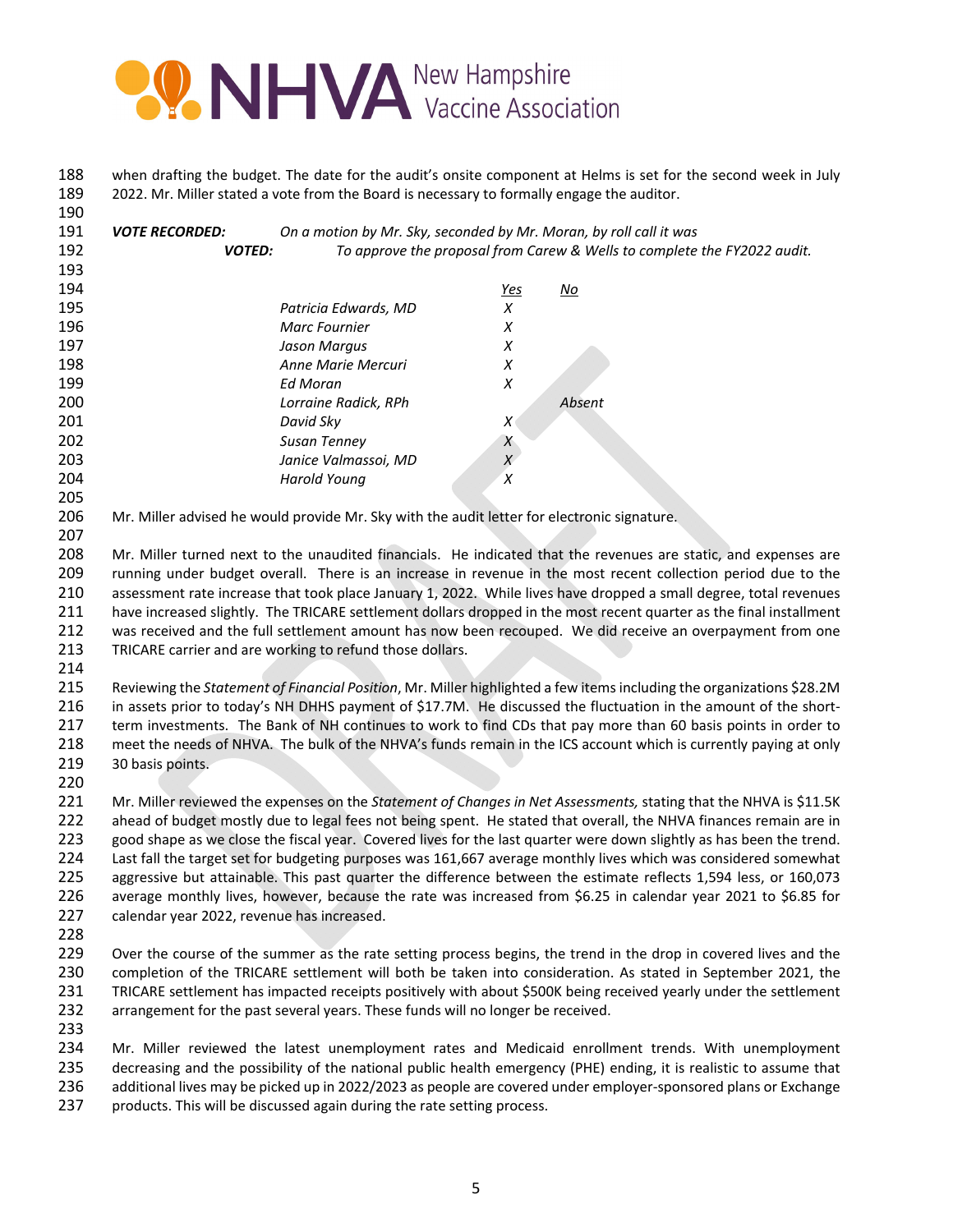

#### 

 Mr. Sky asked Mr. Miller if he knew if the decrease in lives is due to one carrier or is this a trend across all carriers. 240 Mr. Miller explained that it has not been investigated at the carrier level yet, but this will happen when the rate setting process begins. Mr. Sky mentioned that four quarters of historical data is listed on page 24 but asked if it were possible to show a longer history, up to 12 quarters? Mr. Miller advised that this type of information is charted 243 and provided at the September meeting each year. This is a crucial tool used as part of the rate setting process, and Mr. Miller was able to open a prior chart showing this historical data and displayed it for the group. Mr. Sky asked related to the historical data and the trend in the reduction of lives, if there were any trends identified as one carrier losing the covered lives or has this been across the board with all carriers. Mr. Miller explained that the trend has been across all carriers; no one carrier was previously identified.

Ms. Tenney thanked Mr. Miller for his report.

# **6. NH Department of Health and Human Services (NH DHHS) Update**

 

 Ms. Tenney invited Ms. Mercuri to provide the NH DHHS update. Ms. Mercuri advised that the expenditures as of 254 May 30<sup>th</sup> were \$15.6M and June expenditures will be updated after the close of the State's fiscal year (June 30). NH DHHS has been able to maintain a very low vaccine wastage rate of approximately 1% which is below national norms. 

257 The NH DHHS will be looking to determine the cost projections for the COVID-19 vaccines. There are still many unknowns including the CDC indicating when the State will be required to pay for these vaccines, the cost of the vaccines, and the number of recommended doses. DHHS will be using the flu models and current patterns of COVID 260 updates as part of the projection process. 31.3% of children aged five-to-17 have received at least one dose of the 261 COVID vaccine. Of those, 60.3% of five-to11 year old's and 16.3% of 12-to-17-year old's have completed the COVID doses. The NH DHHS is also watching to see when the FDA provides authorization for children under five to receive 263 the vaccine; this could come as early as next week.

## **7. New Matters**

Ms. Tenney asked if any Board member had any new matters to discuss. There were none.

 Ms. Tenney recognized that this was the last Board meeting for Mr. Sky as he is leaving the NH Insurance Department. She thanked him for his many years of dedication and service to the Board. She mentioned many of his traits that were so valuable to the functioning of the organization, and she stated that he will be missed.

## **8. Public Comment**

275 Ms. Tenney welcomed Ms. Condon to speak. Ms. Condon expressed her regards to Mr. Sky for his service to the NHVA Board, concluding it will be a real challenge to replace him.

278 Ms. Condon asked about the approved payment to DHHS being \$1,152,119 above what was approved last year. She is curious how there could be a cost increase for vaccines when there are in fact less covered lives and NH DHHS has previously reported that the usage is also down. Ms. Condon mentioned that for the past couple of years she has not seen any reports from NH DHHS indicating any increase of usage nor any increase of cost. If this increase in payment is based on either one of these issues, a report would be helpful.

- Finally, Ms. Condon inquired if an audit is ever done on NH DHHS vaccine purchases and if so how to obtain a copy
- of that audit. Ms. Condon then thanked the Board for the opportunity to comment.
-